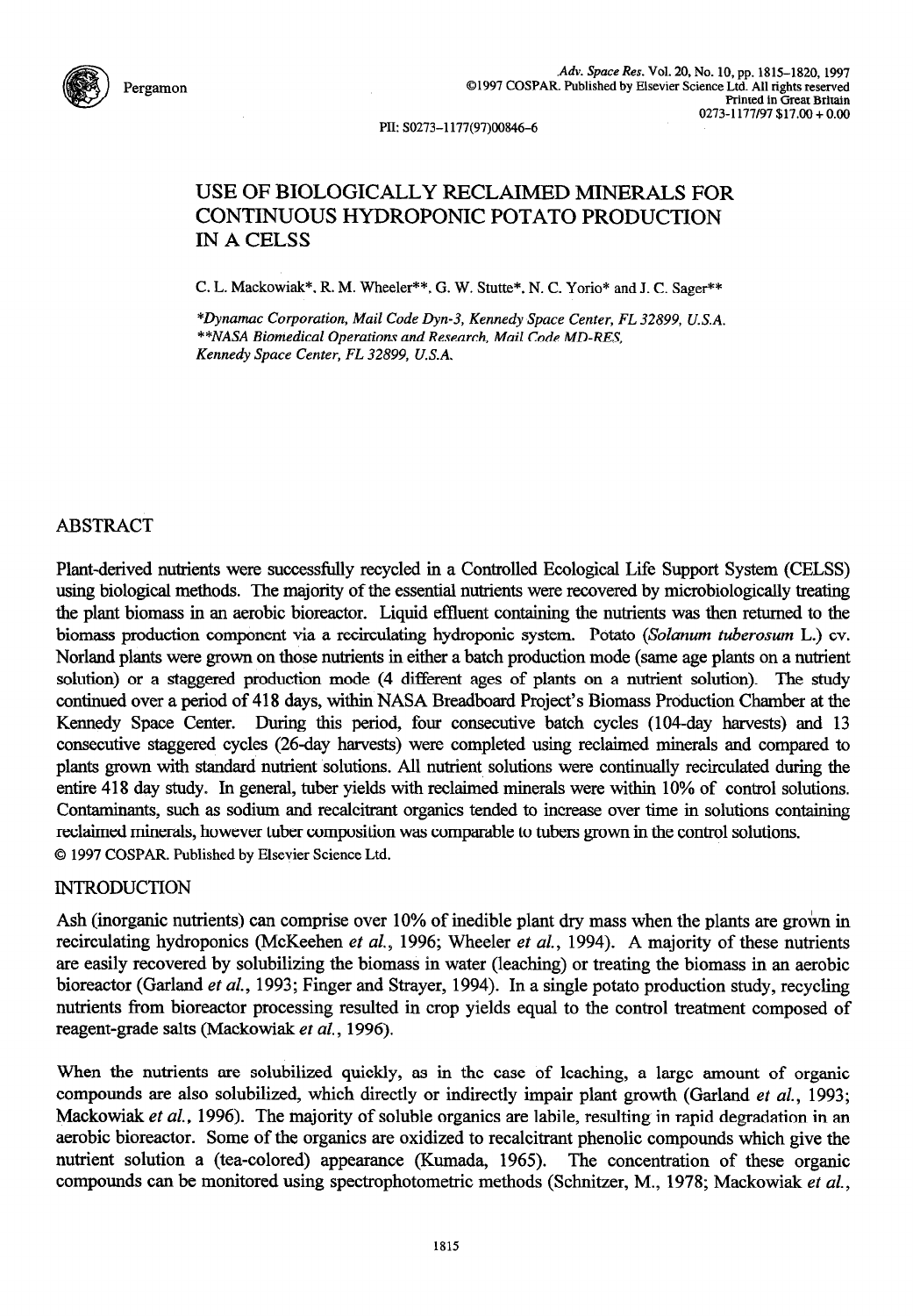#### 1816 C. L. Mackowiak et al.

1994). In addition to monitoring the spectral composition of the aging nutrient solutions, elemental analyses of the solution and the plant biomass from successive generations provided data on the potential for build-up of elemental contaminants.

## MATERIALS AND METHODS

1 he study was conducted m NASA's Biomass Yroducuon Chamber (BPC), located at Kennedy Space Center (Wheeler *et al.,* 1996). The BPC is one component of the Breadboard Project's test of bioregenerative systems for advanced life support (Prince and Knott, 1989). Potato *(Solanum tuberosum* L.) cv. Norland were started from in vitro nodal explants and thinned to four plants per culture tray at 10 days-after-planting (DAP). The upper chamber compartment (10  $\text{m}^2$ ) had plants grown in a batch culture system (all plants grown to maturity and then immediately replanted), whereas the lower chamber compartment had plants grown in staggered procession (with plantings made at 26-day intervals resulting in four different age groups). Each chamber was comprised of two levels for growing plants. Each chamber had nutrient recycling tested on one level to compare with a modified half-strength Hoagland' **s** control, thus providing four different treatments (two culture systems and two nutrient formulations) and each treatment had 16 culture trays (5  $m<sup>2</sup>$  growing area).

Details on bioreactor engineering requirements and effluent production methods using the Breadboard-scale aerobic bioreactor (B-SAB) have been described by Finger and Alazraki, (1995) and Strayer and Cook, (1995). Details on nutrient solution recipes and replenishment methods can be found in Mackowiak *et al.* (1996). The starting nutrient solution was a modified half-strength Hoagland's solution (Mackowiak *et al., 1996).* A concentrated replenishment solution, used to replace nutrients removed by the plants, is presented in column 2 of Table 1. Since our goal was to recycle 50% (by mass) of the crop's nutrient requirement, we had to add back some nutrients as reagent grade chemicals, mainly Ca, P, Mg, and Fe (Table 1). Micronutrient composition (using ICP analysis) varied quite a bit over time in the effluent, so in most cases over 80% of the micronutrients were amended with reagent-grade chemicals to assure adequate amounts in the replenishment solution. The effluent was analyzed for elemental content whenever changes in the bioreactor processing occurred (Table 1). The analytical information let us know what nutrients needed to be amended with reagent-grade chemicals. Weekly samples from the nutrient delivery systems also were analyzed for elemental composition, using calorimetric methods for N and P and inductively coupled plasma spectrometer (ICP) for the other nutrients. Bioreactor effluent and nutrient solution were analyzed periodically for total organic carbon (TOC) using a high temperature furnace analyzer.

All plants received the same environmental conditions, with lighting provided by high-pressure sodium (HPS) lamps as a 12-h light / 12-h dark photoperiod and PPF levels averaged 814  $\pm$  15 µmol m<sup>2</sup> s<sup>-1</sup>. Temperature was set at 20/16 °C (light/dark) and relative humidity controlled at 70  $\pm$  10%. Carbon dioxide was added during the light phase to maintain 1200  $\mu$ mol mol<sup>-1</sup> (0.12 kPa). Plants were harvested at 104 DAP (except for the first harvest at 105 DAP). It took 105 days to get the staggered planting system to steady-state (four plant ages on a single system). Tuber, root, and shoot biomass were freeze-dried for dry mass determinations. Tissue samples were analyzed with a DC-arc spectroscopy multielement analysis system.

## RESULTS AND DISCUSSION

At 418 days the entire BPC was harvested and all the dry mass values that had been collected during the course of the study tallied to obtain overall biomass production rates. Using recycled minerals for potato production resulted in biomass yields as good as yields from using only reagent-grade chemicals (Figure 1). The staggered planting system resulted in greater biomass than the batch planting, which may have been a result of improved light interception by the plants grown on that system (Stutte *et al.*, this issue). The average total biomass production rates from this study were within 10% of single batch values from previous BPC potato studies,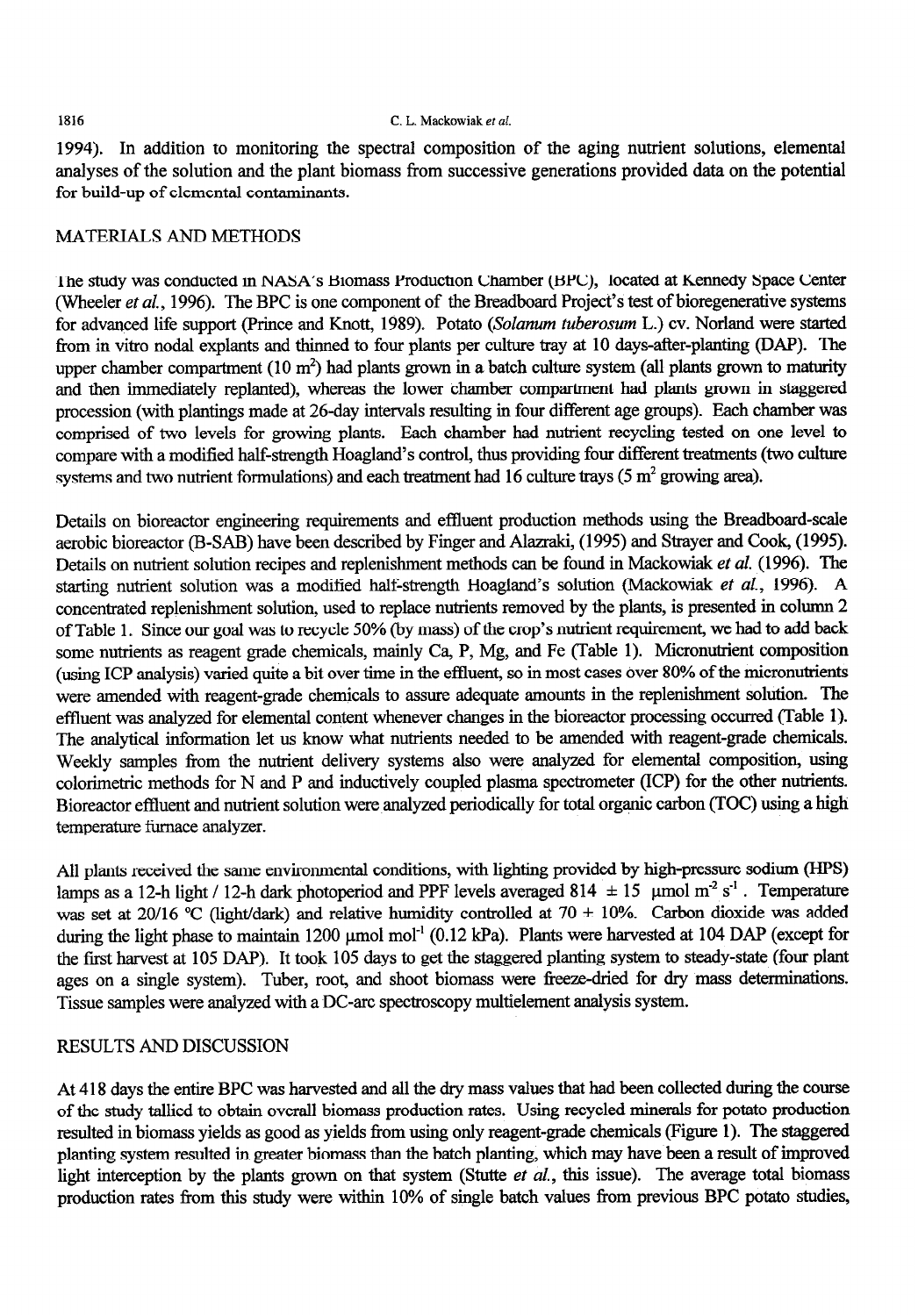while tuber production was within 18% (Wheeler et al., 1996). The somewhat lower average production values in this study may be related to a buildup of biogenic compounds in the nutrient solutions over time (Stutte et al., 1995). These compounds tend to hasten tuberization and provide an extremely strong induction signal, resulting in reduced biomass (Engels and Marschner, 1986; Wheeler et al., 1995). Nonetheless, it does not appear that plants grown on recycled nutrients were affected more than those on the control solutions (Table 2).

**Ffluont Composition**\*

Table 1. Composition of effluent from bioreactor harvests over the course of the study.

| <b>Nutrient</b>    | <b>Inorganic</b><br><b>Stock</b> | EITHREIN COMPOSITION |           |           |                                               |      |           |                           |
|--------------------|----------------------------------|----------------------|-----------|-----------|-----------------------------------------------|------|-----------|---------------------------|
|                    |                                  |                      |           |           | 0 DOE** 41 DOE 73 DOE 105 DOE 217 DOE 350 DOE |      |           | $C V^{\star \star \star}$ |
|                    | (mM)                             | (mM)                 | (mM)      | (mM)      | (mM)                                          | (mM) | (mM)      | $(\%)$                    |
| NO <sub>3</sub> -N | 62                               | 56                   | 73        | 138       | 56                                            | 49   | 53        | 48                        |
| PQ-P               | 9                                | 2.4                  | 2.2       | 2.6       | 2.4                                           | 3.7  | 2.1       | 23                        |
| K                  | 48                               | 51                   | 40        | 50        | $52^{\circ}$                                  | 49   | 43        | 10                        |
| Ca                 | 9                                | 1.8                  | 3.4       | 2.6       | 2.1                                           | 4.0  | 2.9       | 29                        |
| Mg                 | 10                               | 5.0                  | 4.6       | 3.8       | 3.8                                           | 4.2  | 8.5       | 36                        |
|                    | (µM)                             | $(\mu M)$            | $(\mu M)$ | $(\mu M)$ | $(\mu M)$                                     | (M)  | $(\mu M)$ |                           |
| Fe                 | 134                              | 0                    | 0         |           |                                               | 89   | 0         |                           |
| Mn                 | 74                               | 0                    | 18        |           | 3.2                                           | 4.0  | 15        |                           |
| Zn                 | 9.6                              |                      | 54        |           | 2.9                                           | 4.6  | 0.8       |                           |
| Cu                 | 10.4                             |                      | 0         | 0         | 25                                            | 0    | 1.3       |                           |
| B                  | 95                               |                      |           | 0         | 4.8                                           |      | 6.4       |                           |
| Mo                 | 0.1                              |                      |           | 0         | 0                                             |      | 0         |                           |

\*Data normalized to a bioreactor loading rate of 20 g  $L<sup>-1</sup>$ . If required (41, 73 DOE), effluent was diluted with chamber condensate water to provide 50% of the nutrient delivery system's potassium requirements. \*\*DOE = Day of experiment.

\*\*\* C.V. = coefficient of variation of reactor harvests.



Fig 1. Culture system and nutrient recycling effects on potato tuber and total dry mass production rates. Production rates were calculated from the biomass summations for the entire 418 day study.



Fig. 2. Na concentration of nutrient solution and root tissue in the recycling treatment of the staggered culture system. There were no changes in the control treatment.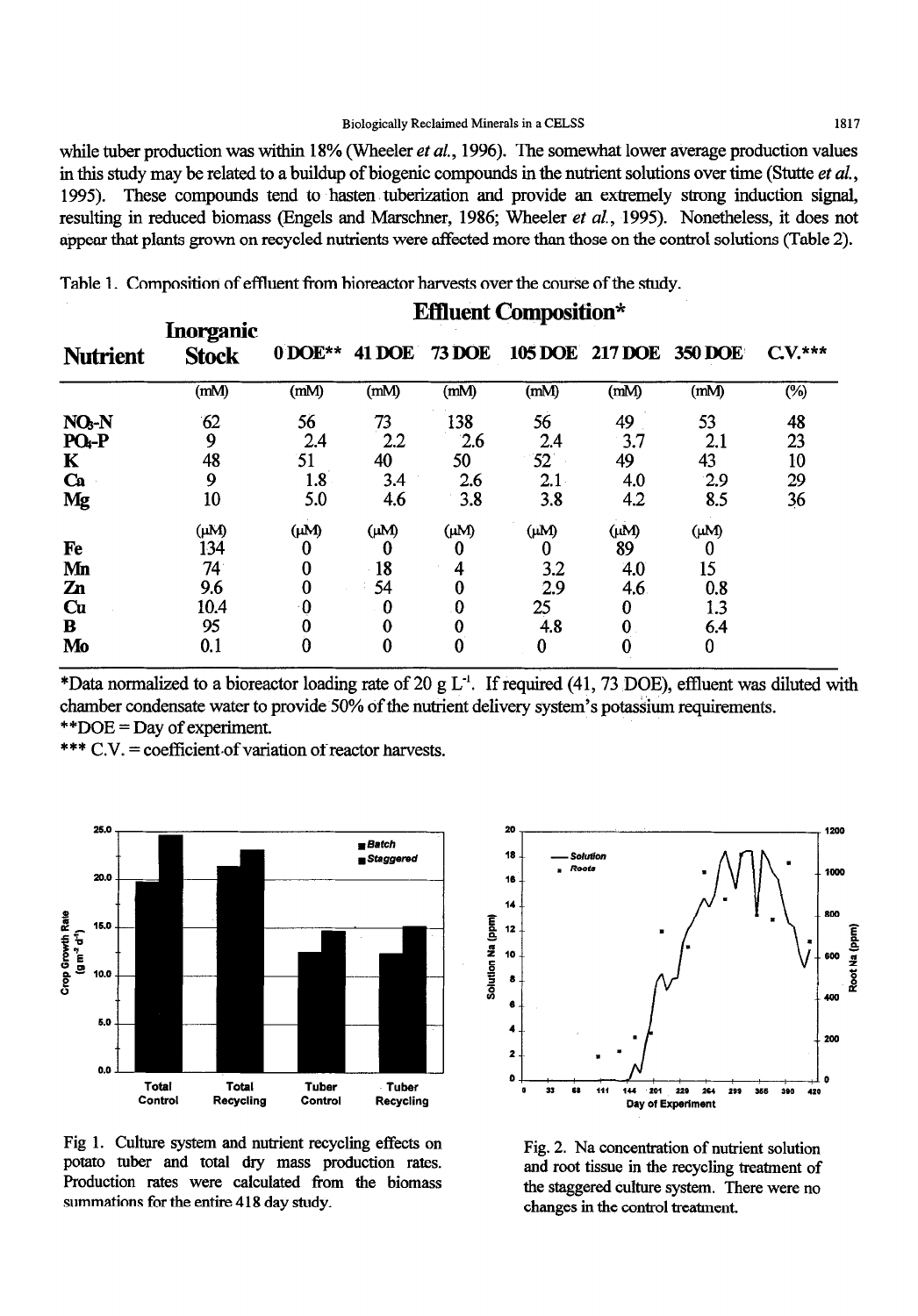#### 1818 C. L. Mackowiak et al.

The coefficient of variation for macronutrients suggest that the effluent's potassium content was the most uniform over successive bioreactor harvests (Table 1). In most cases there were single instances where a nutrient value would be quite different from surrounding values, as was the case with  $NO<sub>3</sub>-N$  at 73 DOE and PO,-P at 217 DOE (Table 1). In the case of Ca and Mg, there was variation throughout the study. Robinson *et al.* (1993) reported that P, Ca, and Mg release by the fungal degradation of wheat varied by fungal species. It may be in our own case that as the bioreactor microbial population adjusted, release of these elements was affected. In the case of micronutrients, the low concentrations made accurate analysis difficult. A study which covered several U.S. analytical labs found a wide variation in the levels of Ca, Fe, Cu, and B reported for the same plant tissue (Sterret et. al., 1987). Minor adjustments were made in the quantities of reagent-grade nutrients needed (approximately every 8 weeks), which was based on effluent inorganic analysis. This kept the recycled nutrient replenishment solution comparable to the control replenishment.

Weekly spectral absorbency scans of hydroponic solutions from the four treatments were taken in the range of 220 - 420 nm to track organic loading of the nutrient solutions over time. This range was selected because light absorption of humic substances becomes greater with decreasing wavelengths (Kumada, 1965; Baes and Bloom, 1990). Absorbency values were unchanged in the control treatment but values increased in the nutrient recycling treatment of the staggered culture system by a factor of 4.5. Similar trends were seen with the batch culture systems, until activated carbon was added to both the control and recycling treatments at the beginning of the last 104 d cycle, which was done to test the removal of some potato exudates (Wheeler *et al.,* 1995). The two day carbon treatment reduced absorbency levels approximately 10%. Nutrient sohrtion total organic carbon (TOC) was also measured. The bioreactor effluents varied from 150 - 230 ppm, and the nutrient recycling treatments increased over time (from 22 to 150 ppm), but the control treatments had only a small increase (5 to 15 ppm). The recalcitrant organics accumulating in treatments with recycled nutrients may be humic substances, viz., humic acid and fulvic acid. Humic substances have measured half-lives of 200 - 2000 years (Martin and Haider, 1986), and make up over 70% of the organic matter in most soils. At pH 6, humic substances can form water-soluble complexes with many organics and inorganics, as in the case of fulvic acid, or adsorb to organics and inorganics, as in the case of humic acid (Schnitzer, 1986). Due to their nature, humic substances provide some buffering capabilities. Acid use efficiency (biomass per amount of acid added) was greater in the effluent treatments than the controls, where the staggered planting effluent > batch effluent > staggered planting control > batch control (1.67, 1.25, 1.13, and 1.02 g biomass mmol<sup>-1</sup> HNO<sub>3</sub>, respectively). Although we did not see a plateau in TOC or in spectral absorbency of organics, it may have eventually reached a plateau as organic degradation in the nutrient solutions reached a steady-state. If soluble organics become unacceptable in the solution, it is easily removed by using activated carbon (Stutte *et al.,* 1995), however, the organics did not appear deleterious in our study (Figure 1).

There was no build-up of heavy metal contaminants in the biomass, especially in the root tissue over time. Mature plants from the recycling and control treatments of the staggered culture system were analyzed for plant nutrients and heavy metals, such as Al, Co, Cr, Ni, Pb, and Ti, to name a few. Even Si, a good indicator of soil contamination from shoes, etc., remained stable over time. Sodium was the only contaminant that tended to increase over time, but only in the recycling treatment (Figure 2). Tissue from the control solution never exceeded 280 ppm Na. The effluent originated from successive potato harvests, where people handled the biomass during harvesting and processing. Sodium added to the biomass from human handling would be easily solubilized in the bioreactor. The potato roots could take up the Na in the next planting and thus continue the cycle. Although there was increased Na in the root tissue of plants receiving bioreactor effluent, the Na levels in the tubers were comparable to that found in the control  $(< 90$  ppm).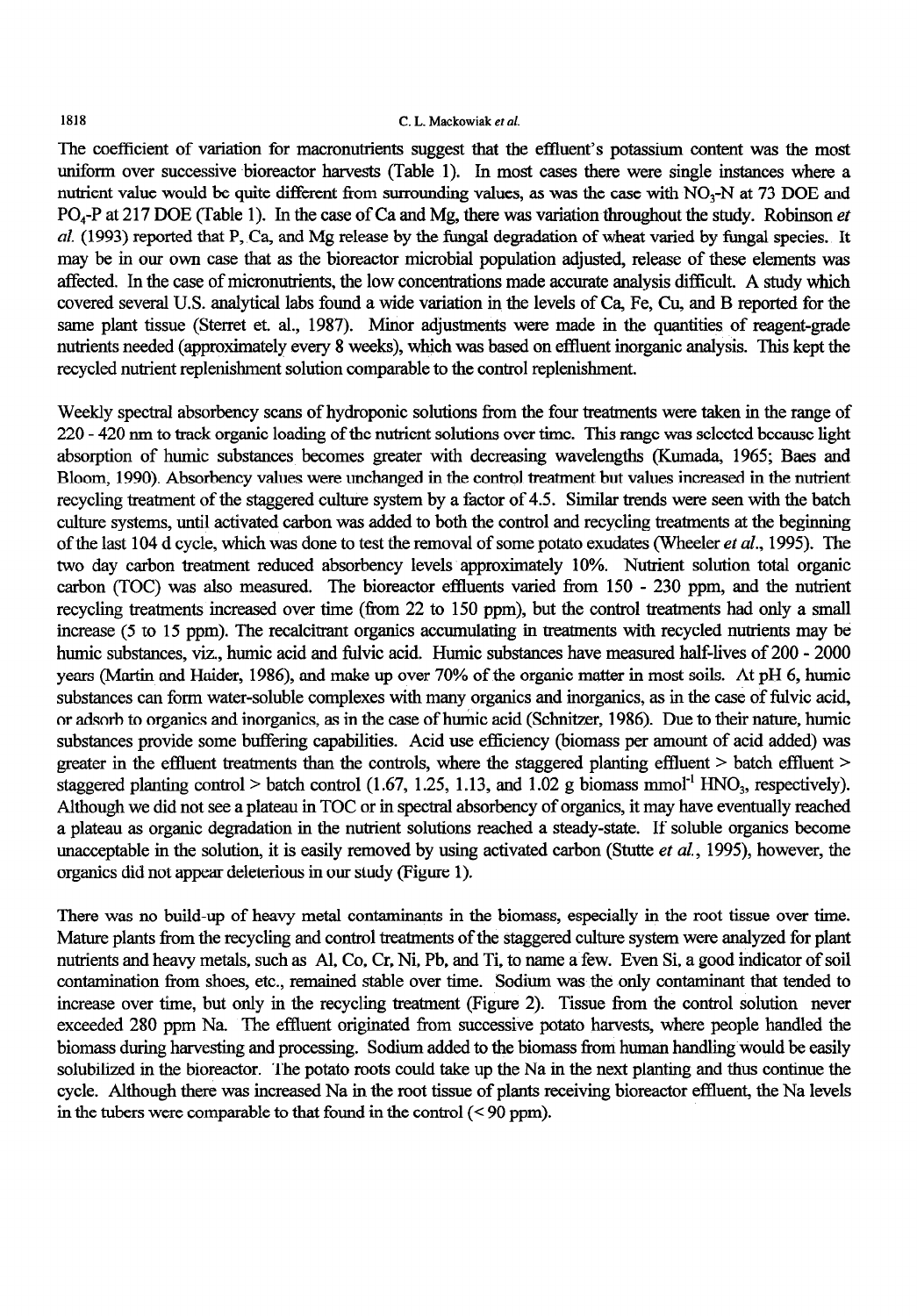#### **CONCLUSIONS**

Recycling 50% of the nutritional mass requirements (based on K needs) for potato was successful in recirculating hydroponics with either batch or staggered production, as compared to using only reagent-grade salts. The K concentrations in bioreactor effluent were most consistent over successive bioreactor harvests, whereas Ca and Mg were much more variable. The changes in recovery may be related to changes in microbial community composition of the bioreactor over time and/or variation caused by nutrient analytic equipment. Recalcitrant soluble organics increased over time in the nutrient recycling treatments but not in the control solutions. Although continued build-up may be a problem in longer studies, it did not hinder production in our 4 18 day study and may even improve nutrient solution buffering capacity, resulting in a lower acid requirement for pH control. It was notable that heavy metals did not build up in plant tissues over successive harvests during this study, however Na did increase in nutrient solution and plant roots of the recycling treatments. The Na probably came from human handling of the harvested biomass prior to its being recycled and thus could be alleviated by automating the harvesting process.

### REFERENCES

- Baes, A.U. and P.R. Bloom, Fulvic acid ultraviolet-visible spectra: influence of solvent and pH, Soil Sci. Soc. Am. J. 54:1248-1254 (1990).
- Engels, C.H. and H. Marschner, Allocation of photosynthate to individual tubers of *Solanum tuberosum*  L. 3: Relationship between growth rate of individual tubers, tuber weight and stolon growth prior to tuber initiation, J. Expt. Bot., 185:1813-1822 (1986).
- Finger, B.W. and M.P. Alazraki, Development and integration of a Breadboard-scale aerobic bioreactor to regenerate nutrients from inedible crop residues, Society of Automotive Engineers Tech. Paper 951498 (1995).
- Finger, B.W. and R.F. Strayer, Development of an intermediate-scale aerobic bioreactor to regenerate nutrients from inedible crop residues, Society of Automotive Engineers Tech. Paper 941501 (1994).
- Garland, J.L., C.L. Mackowiak, and J.C. Sager, Hydroponic crop production using recycled nutrients from inedible crop residues, Society of Automotive Engineers Tech. Paper # 932173 (1993).
- Kumada, K., Studies on the colour of humic acids, Soil Science and Plant Nutrition, 11(4):11-16 (1965).
- Mackowiak, C.L., J.L., Garland, and G.W. Stutte, Growth regulator effects of water soluble materials from crop residues for use in plant hydroponic culture, Proc. 21st Annual Plant Growth Regulator Society of America (1994).
- Mackowiak, C.L., J.L. Garland, R.F. Strayer, B.W. Finger, and R.M. Wheeler, Comparison of aerobically-treated and untreated crop residue as a source of recycled nutrients in a recirculating hydroponic system, Adv. Space Res., 18(1/2):281-287 (1996).
- Martin, J.P. and K. Haider, Influence of mineral colloids on turnover rates of soil organic carbon, pp. 283- 304, In P.M. Huang and M. Schnitzer (eds). Interactions of Soil Minerals with Natural Organics and Microbes. Soil Sci. Sot. Am. Special Publication #17. Madison, WI (1986).
- McKeehen, J.D., D.J. Smart, C.L., Mackowiak, R.M. Wheeler, and S.S. Nielsen, Effect of CO, levels on nutrient content of lettuce and radish, Adv. Space Res., 18(4/5):85-92 (1996).
- Prince, R.P. and W.M. Knott, CELSS Breadboard Project at the Kennedy Space Center, In: D.W. Ming and D.L. Henninger (eds) Lunar Base Agriculture: Soils for Plant Growth, Amer. Soc. Agron., Madison WI, USA (1989).
- Robinson, C.H., J. Dighton, J. C. Frankland, and P.A. Coward, Nutrient and carbon dioxide release by interacting species of straw-decomposing fungi, Plant and Soil, 15 1: 139-142 (1993).
- Schnitzer, M., Humic substances: Chemistry and reactions, pp. 1-64, In M. Schnitzer and S.U. Khan (ed.) Soil Organic Matter, Elsevier Science Publishing Co., New York (1978).